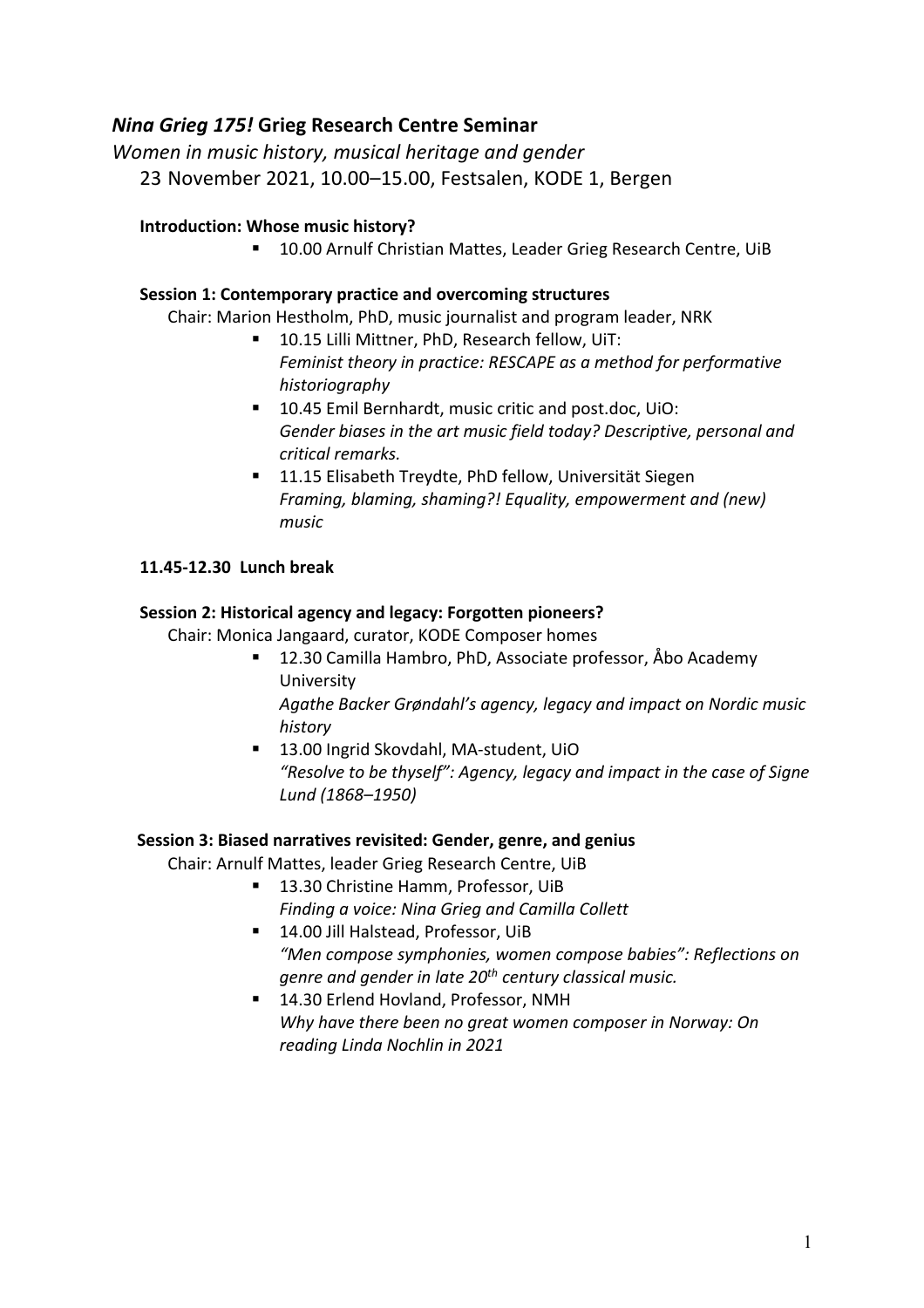# **Abstracts and author biographies**

#### **Lilli Mittner, UiT:**

## *Feminist theory in practice: RESCAPE as a method for performative historiography*

How to re-thinking categories of difference and power, dissolving binaries, and enabling intersectionality in future music historiography? Building on Schuster & Van Dyne (1985), I introduce six stages of problem representation when it comes to the 'women question': (1) invisible women (2) women as disadvantaged/subordinated group (3) women within the framework of womanhood and female aesthetics (4) mainstreaming women into existing narratives (5) balancing gender representation (6) re-writing gender and power relations. I further present a method for performative historiography that aims at stage (6) by privileging materiality, collective thinking practices, and every-day life. A toolbox, developed by the interdisciplinary research team RESCAPE, enable us to better understand what matters when we perform historiography – in text, on stage, in art and research.

Lilli Mittner is a researcher at the Centre for Women's and Gender Research at UiT The Arctic University of Norway. She received her PhD in 2014 from the University of Music, Drama and Media in Hanover. She coordinated the project Gender Balance in Art Education (RCN 2015-2018) and is currently leader of the qualitative work package of the research and intervention project Prestige. Gender Balance in Research Leadership (RCN 2018-2021). Since 2017 Lilli has led the international research group RESCAPE*.* Her work encompasses research on multimodality and gender, critical pedagogy and curriculum transformation, gender equality in higher music education and feminist art intervention research. Lilli has published the monograph *Space for Possibilities: Studies of Cultural Practices of Women Composers in 19th Century Norway* (2016), and co-edited *Norwegian Female Artists in Berlin* (2019) and *Constructing Historiography of Music: The Formation of musicological Knowledge* (2012). Her recent works include a chapter in Multimodality and Aesthetics (2018), a paper in the *Journal for Research in Arts and Sports Education* (2018), a book chapter in *Gender Issues in Scandinavian Music Education: From Stereotypes to Multiple Possibilities* (2021) and the method paper *Autumn Talk and Ocean Songs. Dramatic Assemblage – Methods and Relevance of Performative Historiography* (2021).

#### **Emil Bernhardt, UiO:**

#### *Gender biases in the art music field today? Descriptive, personal and critical remarks*

In my work as a music critic, I have in the last ten years witnessed a considerable change and increased awareness regarding questions of gender balance in the field of music. My own opinions and perspectives have also undergone some revisions, and questions of gender balance - what it means and how to achieve it - is a topic of continuous reflection. Is targeted actionism a fruitful way to proceed, and if so, how should it be carried out? Which goals can be obtained through campaigns and actionism, and what risks do they imply?

Emil Bernhardt (1979) has a Ph.D. in musicology and is currently a postdoctor research fellow at the University of Oslo. For about ten years he has worked as a music critic in the Norwegian newspaper Morgenbladet.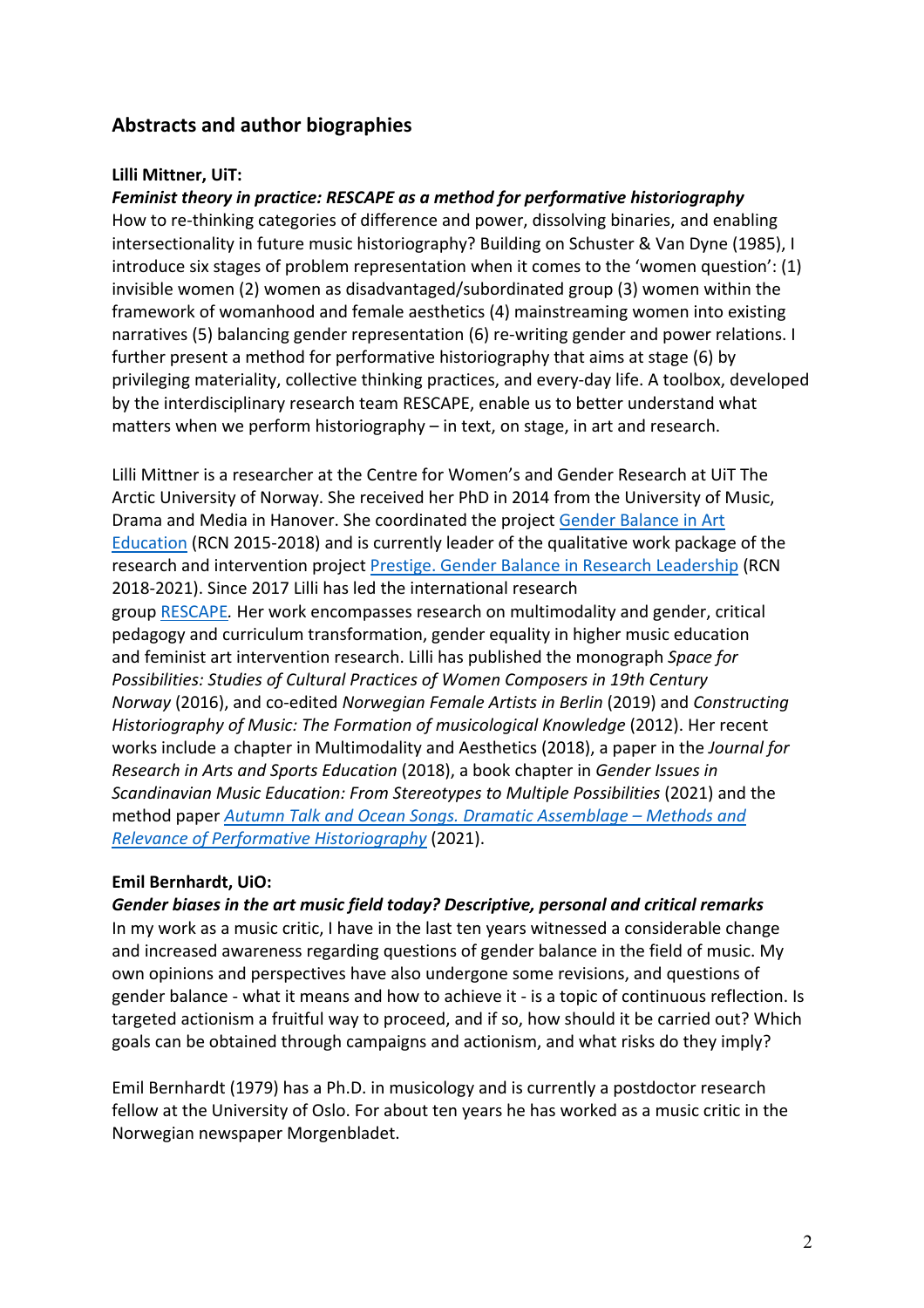## **Elisabeth Treydte, Universität Siegen**

## *Framing, blaming, shaming?! Equality, empowerment and (new) music*

New Music wants to be radical, progressive and emancipatory but often seems to be a closed, backward-looking circle struggling for recognition. The paper discusses the status through a gender perspective: How is new Music's discourse around female and male composers currently shaped, in which practices are unequal structures of masculinity and femininity (re)produced? And last but not least: What can we do to empower women and people of colour and create equity in new music?

Elisabeth Treydte is a researcher at the University of Siegen. Previously she was a researcher at the Hamburg University of Music and Drama and at the Frankfurt Archive of Women and Music. Her research focusses on music and gender through a lens of the sociology of knowledge, and abuse of power in the music industries.

## **Camilla Hambro, Åbo Academy University**

#### *Agathe Backer Grøndahl's agency, legacy and impact on Nordic music history*

Even if our Nordic countries are model regions for equal rights and opportunities, several women composers and musicians lie in oblivion, rest, and neglect. When reading Nordic music history books at our schools and universities, the presentness of the past and the pastness of the present are striking in their endless recycling of yesteryears canons: Women composers like Nina and Edvard Grieg's friend, Agathe Backer Grøndahl, seem like sleeping beauties who noted their music with invisible ink. However, curiously, she has always been a part of our cultural heritage, which raises questions like; under what conditions did she compose and perform her music? Aiming at addressing how the situation has arisen historically, the foci of the presentation are threefold: (1) Societal expectations towards Agathe Backer Grøndahl and her contemporary Nordic women colleagues and originality concepts. (2) Gender and genius, Nordic music criticism and historical gender roles as represented by her. (3) Past and present attempts by musicologists and musicians at affirmative action on behalf of women in Nordic music history. I base my paper on my doctoral thesis on Agathe Backer Grøndahl, my postdoctoral project on Gender and Canonisity in Scandinavian Music History 1890-1920 and my more recent biography on Laura Netzel and other Swedish and Finish women composers.

Camilla Hambro works at Åbo Academy University, Finland, as Associate Professor in musicology, focusing on music theory, history, music analysis and gender. She holds a B.A. in music, theatre, and literature (University of Oslo), an M.A. in music history (University of Oslo), and a PhD in music history and analysis (University of Gothenburg). Her Master's thesis was on Hildegard of Bingen (*Hildegard of Bingen and her Ordo virtutum*) and her dissertation on Agathe Backer Grøndahl (*What smoulders beneath the surface. Agathe Backer Grøndahl (1847-1907), gender, genre and Norwegianness*). In 2009-10, she was a fellow of the Swedish Research Council at the University of Stockholm conducting research on the hermeneutics of feminism and canon transformations of men´s and women´s music over 1890-1920. Her most recent publication (2020) is a biography on the Swedish-Finnish composer Laura Netzel, commissioned by the Royal Swedish Academy of Music, Stockholm.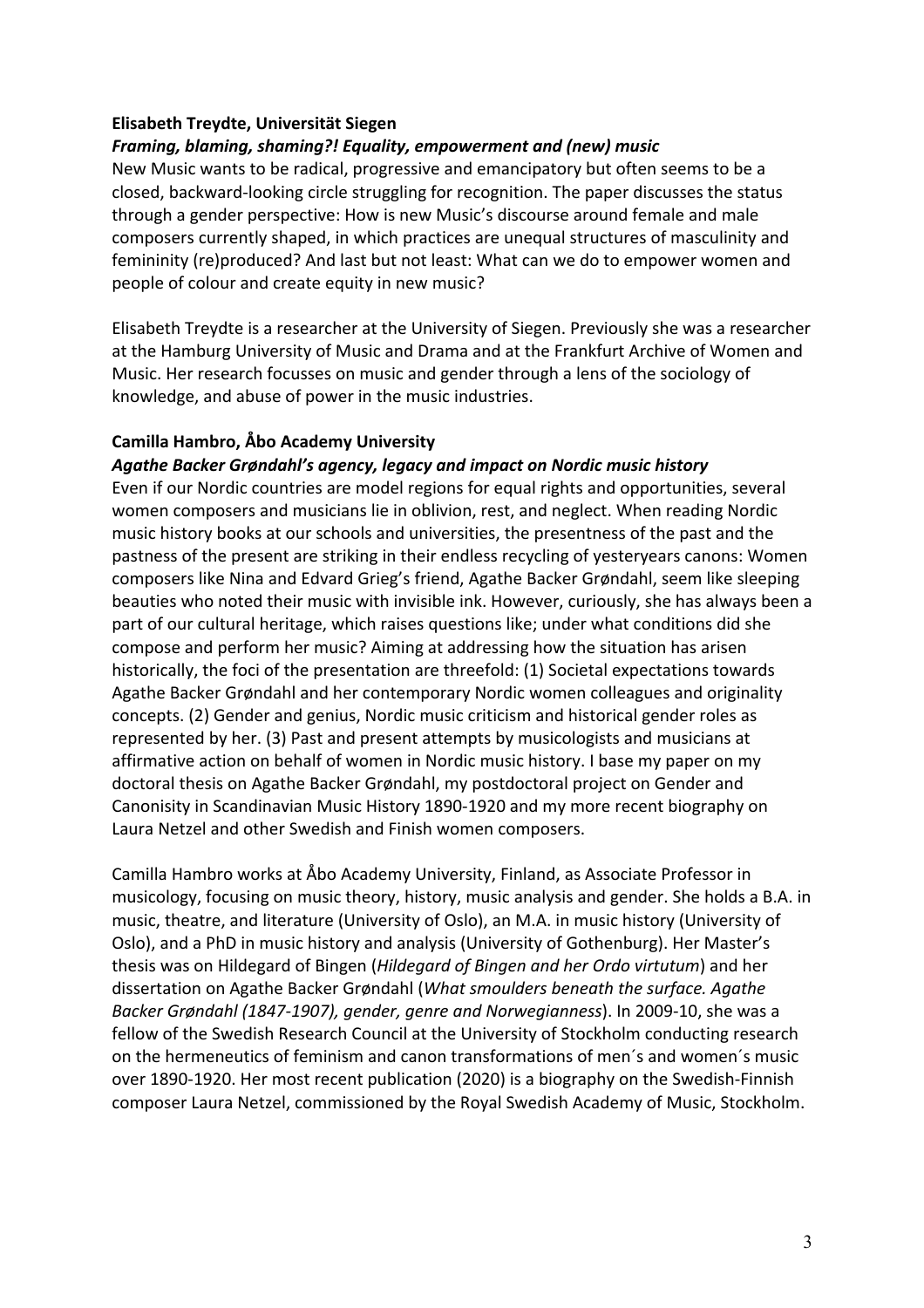## **Ingrid Skovdahl, UiO**

*"Resolve to be thyself": Agency, legacy and impact in the case of Signe Lund (1868–1950)* As a woman during the first half of the 20<sup>th</sup> century, Signe Lund (1868–1950) frequently went against the norms, always claiming her right to succeed as a composer on equal terms with her male colleagues. One of her ambitions was to get out of the salon and into the public concert hall, where her larger orchestral pieces would be performed. In her autobiography, Lund describes the song *Self-dependence* (op. 54, 1909) as her greatest composition. "Some day – when I am no longer here – this song will probably get the recognition it deserves, for it will live – of this I am sure", she adds. The song is composed for soprano and orchestra, and the lyrics are strikingly suitable as a depiction of her life-long struggle to realize her potential to become a recognised composer: "Resolve to be thyself; and know that he, who finds himself, loses his misery!", the song ends. *Selfdependence* was soon forgotten, however, and despite her many achievements, Lund's legacy turned out quite differently. Because of her decision to become a member of the Norwegian national socialist party, *Nasjonal Samling*, from 1935–1945, she has deliberately been excluded from the historiography of Norwegian music. After the war, Lund was convicted for treason, and she was prohibited from composing or getting her music performed. Since then, her reputation has remained damaged, and it is still controversial to perform her music.

In this paper I discuss Signe Lund in her role as a female composer, particularly focusing on how she acted in relation to the dominating preconditions, limits, and expectations that a female composer of the early 20th-century would have met. In this context, *Self-dependence* is used as a springboard that might open for deeper insights and further questions regarding the biography, aesthetics, and reception of Signe Lund as a female composer.

Ingrid Skovdahl is a master student at the Department of Musicology, University of Oslo. She holds a bachelor's degree in musicology from Uppsala University. Her main field of interest is the history of Scandinavian  $19<sup>th</sup>$  and  $20<sup>th</sup>$  century-music, with a particular focus on aspects such as music and ideology, politics, and gender. Her bachelor thesis treated the politicised celebrations of Edvard Grieg's centennial in Oslo in 1943. Currently, she is writing a master thesis about the Norwegian composer Signe Lund.

#### **Christine Hamm, UiB**

#### *Finding a voice: Nina Grieg and Camilla Collett*

In most reviews of concerts with Nina Grieg, critics praise the "simplicity" of her voice and her "natural" singing. Was this only because Nina, with her own words, lacked voice-training and musical education? I will show that finding a voice was a special challenge to women in the second half of the 19<sup>th</sup> century, and that they struggled to defeat theatricality. The situation of Nina Grieg will be compared to the one Camilla Collett describes as typical for Norwegian women with ambitions at the time, in her famous novel *The District Governor's Daughters* (1854/55).

Christine Hamm is a professor of Scandinavian literature at the University of Bergen. She has published books on Amalie Skram and Sigrid Undset.